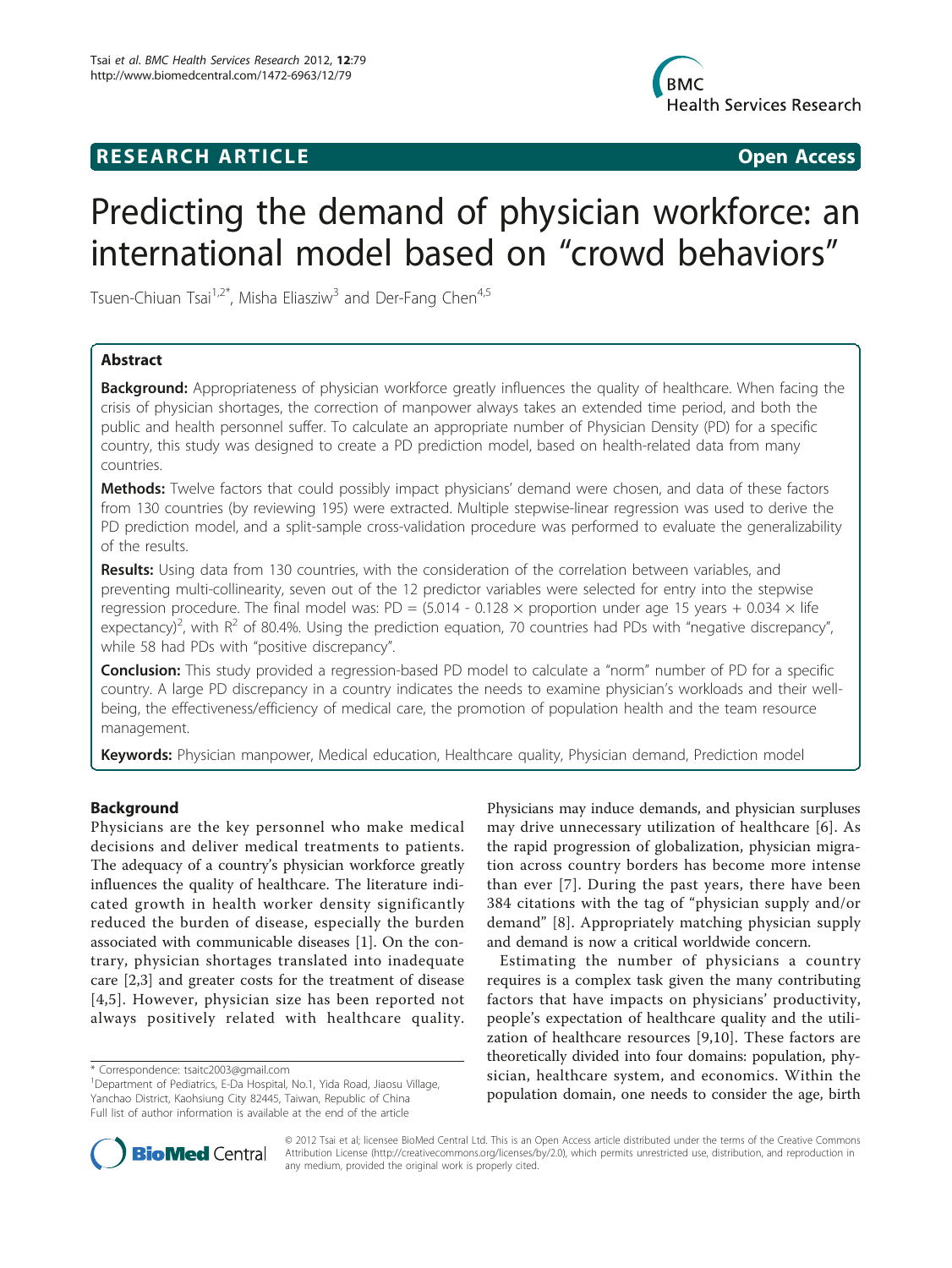rate, death rate, infant mortality, life expectancy, population growth rate, incidence and prevalence of diseases, health demands by age, literacy, and health expectations. Within the physician domain, it is necessary to take into account the practicing physician's age (as a measure of the number of physicians retiring), gender, specialty and subspecialty, number of work hours per week, and clinical competence. Within the healthcare system domain, there is a need to consider healthcare accessibility, number of hospital beds, availability of resources, structure of payment, availability of support personnel (i.e., nurses, midwives, and technicians) and overall treatment capacities. Final considerations need to be on the economics of a country, often expressed as GDP (gross domestic product), GNP (gross national product), GNPPC (GNP per person), or PPP (Purchasing Power Parity). The above factors may be correlated with the size of a country's physician workforce, but not necessarily have a causal relationship. As population size is known to be an essential factor that determines physician demand, physician density (PD, defined as the number of practicing physicians per 10,000 population) is often used to estimate physician needs.

Upon reviewing the literature, many factors have been reported to have significant relationships with physician density. Using a regression analysis of the World Bank data on 250 countries, physician density was reported to be influenced by GDP, female literacy, the percentage of female population aged over 60 years, and female life expectancy [[10](#page-9-0)]. Similarly, a regression analysis for both LMICs (Low and Low-Middle Income Countries) and MHICs(middle and high income countries) showed that physician density was significantly associated with several health indicators of infant mortality rate, under 5 (year of age) mortality rate, maternal mortality rate, and life expectancy [[1](#page-9-0)]. The number of hospital beds (per 1,000 inhabitants) had a positive impact on the growth rate of specialists [[6](#page-9-0)], and the disability-adjusted life years (DALYs) had a significantly inverse relationship with the density of health workers [\[11\]](#page-9-0). As the above factors were observed to interact with one another, and with other hidden factors (e.g., economic factors underlying the child population factor), added by the difficulty in measurement (e.g., physician competency), the prediction of manpower for future needs became very difficult, especially in a rapidly changing health care environment. Currently, there has been no tool or formula that can accurately predict the optimal PD for a given country.

To predict reality, "the Wisdom of Crowd theory", suggested to aggregate information in "groups" rather than in "individual" [\[12\]](#page-9-0). In the book, entitled "The Wisdom of Crowds", Surowiecki argued that aggregating information in groups results in predicting reality better

than by a single members of the groups. The opening anecdote in the book described "Francis Galton's surprise that the crowd at a country fair accurately guessed the weight of an ox; when the individual guesses were averaged; the average was closer to the true butchered weight of the ox than the estimates of individual crowd members."

With the rapid growth of information technology, abundant data on health indices and population demography has accumulated across country boundaries. Using aggregated international data of "crowd behaviors", the aim of the present study was to develop a PD prediction model for evaluating the needs of physician manpower that closely reflects the reality. When calculating the discrepancy between the observed and the predicted PD, the model may be used to screen the appropriateness of physician manpower in a nation, and provide warnings to prevent from the damage to healthcare in its early stage.

# Methods

Twelve variables that were readily accessible on the world wide web, and having a possible impact on physicians' demands, were chosen. The variables consisted of health indicators, population demography, health care system, and socioeconomic status. The indicators were under age 5 year mortality rate, adult mortality rate, life expectancy, fertility rate, literacy, population density, proportion under age 15 years, proportion over age 60 years, gross domestic product, gross national income, purchasing power parities, and expenditure on health.

Data on PD and 12 variables were extracted from the World Health Organization (WHO), United Nations (UN), Organization for Economic Cooperation (OECD), and World Bank (WB) data banks for the years of 2004, 2005, and 2006. The study received ethical approval from IRB (Institutional Review Board) in Wanfang Hospital Taipei Medical University, with the reference number of 97044.

#### Statistical analyses

A six-step procedure was used to derive the international prediction model for PD, which consisted of: 1) reducing data by eliminating highly correlated variables, 2) selecting countries with complete data in the analysis, 3) dividing the countries randomly into two halves, 4) generating a prediction equation from the first half of the countries and using it to predict the observed PD for countries in the second half, 5) subsequent to the split-sample validation in step 4, the countries were combined into one dataset to derive an overall international PD model, and 6) the model was then used to predict PD and to calculate country-specific PD discrepancies.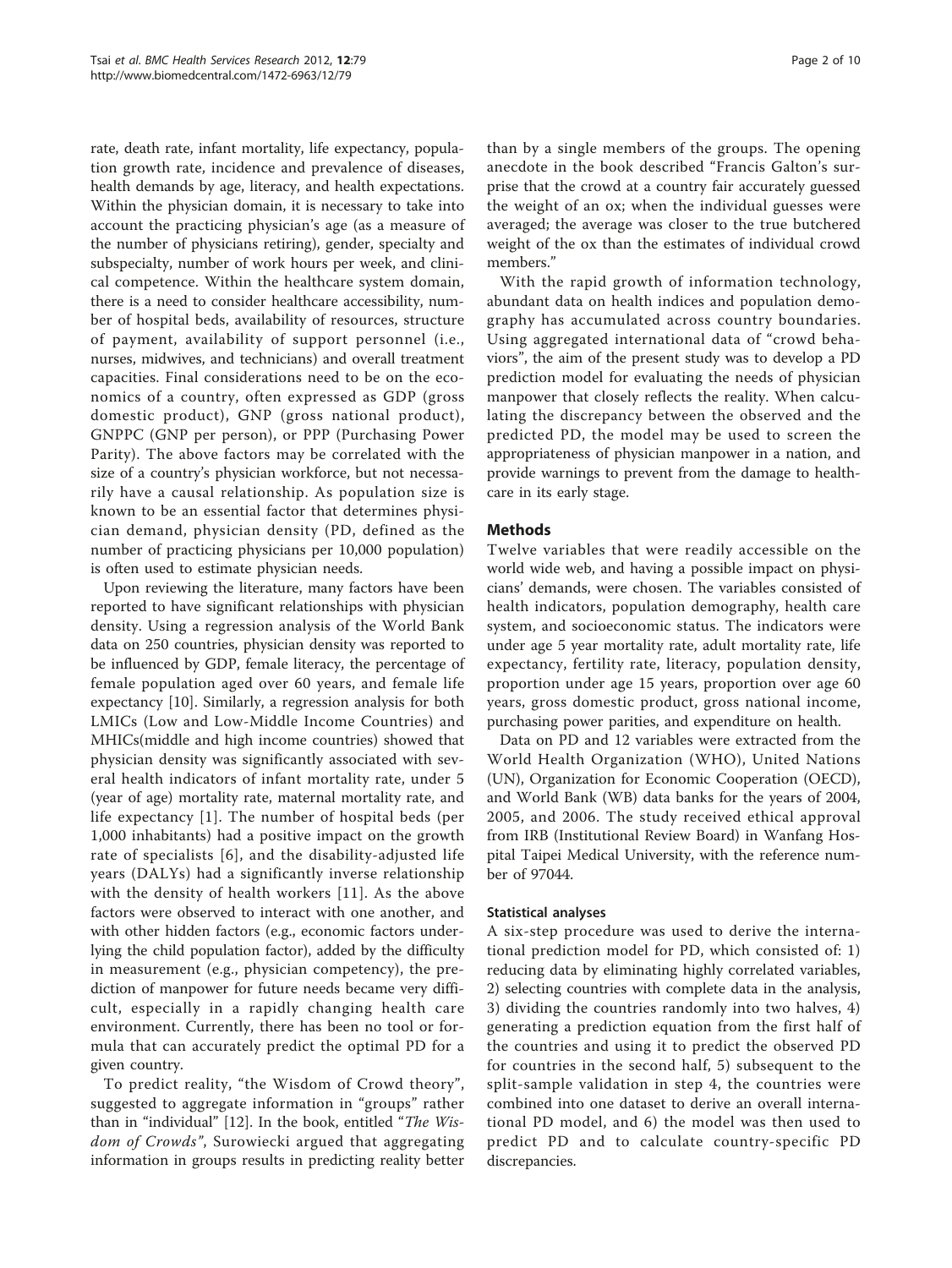Multiple stepwise-linear regression was used to derive the model that best predicted PD. A p-value of 0.15 was used for both the variable entry and variable removal criteria [[13](#page-9-0)]. The sample squared multiple correlation  $(R<sup>2</sup>)$  was used to quantify the strength of the relationship in terms of the percentage of data variation explained by the regression model. Adequacy of model assumptions were assessed by a normal probability plot and by a plot of standardized residuals versus predicted values.

For the purpose of analyses, the mean PD across the 3 years (2004, 2005, and 2006) was calculated to be the outcome variable as the Pearson correlation (r) among the years was high  $(r > 0.97)$ . Similarly, country-specific predictors were calculated as the mean of sex-specific and year-specific data because the correlations were also high (r > 0.96). Literacy was excluded from all the analyses because information was available only on half of the countries. Among the 11 remaining predictors, several were observed to be highly correlated with each other: under age 5 years mortality rate, adult mortality rate, and life expectancy  $(r > 0.93)$ , proportion under age 15 years and fertility rate  $(r > 0.94)$ , gross domestic product and gross national income  $(r > 0.94)$ . As a result, the following 4 predictors were excluded from all analyses to prevent multi-collinearity: under age 5 years mortality rate, adult mortality rate, fertility rate, and gross national income. The remaining 7 predictor variables were considered for entry into the stepwise regression procedure: population density, proportion under age 15 years, proportion over age 60 years, life expectancy, gross domestic product, expenditure on health, and purchasing power parities.

A split-sample cross-validation was performed to assess the generalizability of the results [[14](#page-9-0)]. The process consisted of splitting the original sample into a training set and validation set using random sampling. A regression equation was derived in the training set and the  $R^2$  between the observed and predicted response values was calculated. The regression coefficients from the training set were then used to calculate predicted values in the validation set. The cross-validation coefficient  $(R^{2})$  between these predicted values and observed values in the validation set was calculated. The shrinkage coefficient was calculated as the difference between  $\mathbb{R}^2$  and  $\mathbb{R}^{2*}$ of the training and validation sets. The smaller the shrinkage coefficient, the more confidence one can have in the generalizability of the results. Shrinkage coefficient values less than 5% indicate a generalizable model [[14\]](#page-9-0). Given a satisfactory shrinkage coefficient, the data were combined from both sets and a final regression equation was derived based upon the entire sample. The final model was then applied to all the countries to calculate country-specific PD discrepancies

(predicted PD minus observed PD) and the predicted number of required physicians using 2009 country populations.

The countries were then stratified by area and economic status. Analysis of covariance (ANCOVA), adjusting for observed PD, was used to examine whether the country-specific PD discrepancies differed by continent, membership in the OECD (Organization for Economic Cooperation and Development), and by economic status (low income, middle income, high income). Least squares means (with corresponding 95% confidence intervals) were calculated. Differences among categories were tested for statistical significance using Scheffé's adjustment for multiple comparisons.

# Results

Among the 195 countries, 130 that had complete data on PD for the years 2004-2006 were included for analyses. The 130 countries were randomly and equally split into the training set and the validation set. Descriptive statistics of the variables are shown in Table [1](#page-3-0) and Table [2.](#page-3-0) By ANOVA, the descriptive data in the training and validation sets were found not significantly different. As PD was positively-skewed and the plot of standardized residuals versus predicted values showed increasing error variance, a square root transformation was used to stabilize the regression variance of PD.

The stepwise regression procedure retained the same two variables in both the training and validation sets: proportion under age 15 years and life expectancy. The univariate relationships between PD and each retained predictor variable are illustrated in Figures [1a](#page-4-0) and [1b](#page-4-0). The regression coefficients from the multivariate ana-lyses are shown in Table [3.](#page-4-0) The  $R^2$ s were virtually identical in both sets and none of the regression coefficients were statistically different between the two sets. The shrinkage coefficient was 1.5%, indicating a high level of model generalizability. Given a low level of shrinkage, the data were combined from both sets and a final regression equation was derived based upon the entire sample of 130 countries: PD =  $(5.014 - 0.128 \times \text{propor-}$ tion under age 15 years + 0.034  $\times$  life expectancy)<sup>2</sup>. The  $R^2$  of 80.4% from the final 2-variable model was virtually identical to the  $\mathbb{R}^2$  of 80.3% from a full model consisting of all 7 variables. (Note: The 7 predictor variables were: population density, proportion under age 15 years, proportion over age 60 years, life expectancy, gross domestic product, expenditure on health, and purchasing power parities).

The present study used 2009 population data and the two model variables (the proportion under age 15 years and the life expectancy) to calculate a "predicted" (the norm) PD for a country. The "predicted" PD was then compared to the observed PD for each specific country,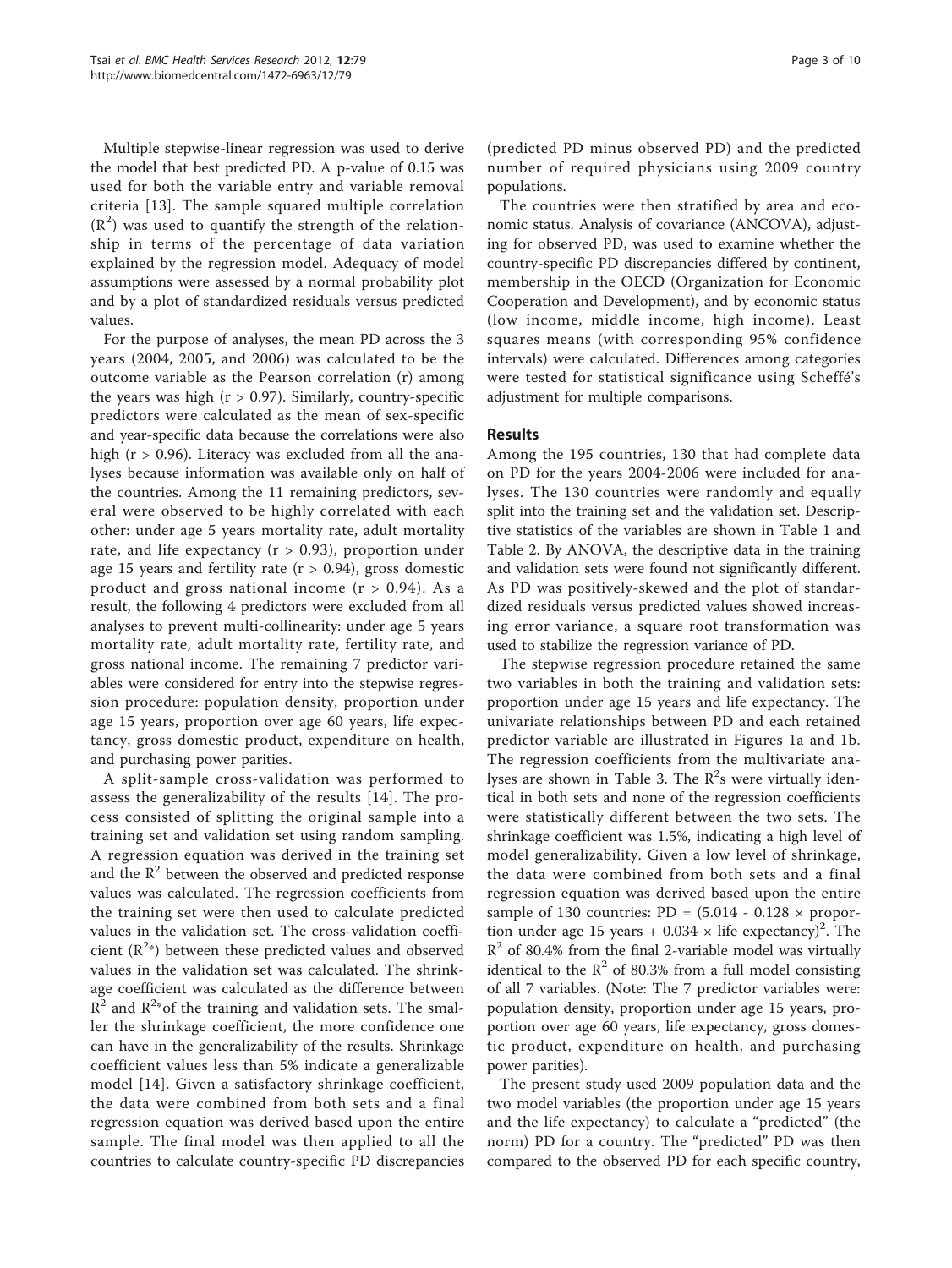| <b>Variables</b>                           | Training Set( $N = 65$ ) | Validation Set( $N = 65$ ) | Entire Set( $N = 130$ ) |
|--------------------------------------------|--------------------------|----------------------------|-------------------------|
| Physician density(per 10,000)              | 15.2 (14.0)              | 17.6 (14.8)                | 16.4(14.4)              |
| Population density(per square kilometre)   | 135.7 (222.4)            | 137.2 (214.7)              | 136.4 (217.8)           |
| Proportion under age 15 years              | 29.6 (12.0)              | 29.3 (11.0)                | 29.4 (11.5)             |
| Proportion over age 60 years               | 11.4(7.4)                | 10.6(6.7)                  | 11.0(7.1)               |
| Life expectancy (years)                    | 65.5 (12.4)              | 66.4 (11.8)                | 65.9(12.1)              |
| Gross domestic product (GDP, per capita)   | 10177 (15811)            | 10091 (14279)              | 10134 (15005)           |
| Expenditure on health as percentage of GDP | 6.6(2.7)                 | 6.6(2.8)                   | 6.6(2.8)                |
| Purchasing power parities                  | 438 (1518)               | 299 (924)                  | 370 (1258)              |

<span id="page-3-0"></span>Table 1 The means (standard deviation) of physician manpower-related variables in 130 countries, in training and validation sets

Notes. Data are partitioned into two subsets in a cross-validation analysis. The "training set" is the subset used for analysis, and the "validation set" is used for validating the analysis

resulting in a calculated PD discrepancy. Table [4](#page-5-0) ranks the countries from the highest to the lowest level of PD discrepancy. For a "negative discrepancy" (the observed PD less than the predicted PD), physician manpower can be considered as "under the norm", rather than "a deficit". In contrast, a "positive discrepancy" indicates the observed PD is greater than the predicted PD, and can be considered as "above the norm". There were 70 countries (70/130, 53.8%) with observed PDs that had "negative discrepancy", and 58 that had "positive discrepancy" (58/130, 44.6%). Figure [2](#page-8-0) shows the relationship between PD discrepancy and observed PD in the 130 countries. It's interesting to note from Figure [2](#page-8-0) that the breakpoint for "above the norm" in PD occurs at approximately 30 physicians per 10,000 population. The scatter-plot graph is divided into four quadrants by the vertical line of 30 PD and the horizontal line of "zero" discrepancy. Few countries with PD greater than 30 (per

# Table 2 The distribution of area (continent) and economic status in 130 countries, in training and validation sets

|                   | <b>Training Set</b><br>$(N = 65)$ | <b>Validation Set</b><br>$(N = 65)$ | <b>Entire Set</b><br>$(N = 130)$ |
|-------------------|-----------------------------------|-------------------------------------|----------------------------------|
| Continent         |                                   |                                     |                                  |
| Africa            | 26 (40.0)                         | 18 (27.7)                           | 44 (33.8)                        |
| Americas          | 3(4.6)                            | 1(1.5)                              | 4(3.2)                           |
| Asia              | 7(10.8)                           | 5(7.7)                              | 12 (9.2)                         |
| Australia/Oceania | 2(3.1)                            | 5(7.7)                              | 7(5.4)                           |
| Europe            | 20 (30.7)                         | 24 (36.9)                           | 44 (33.8)                        |
| Middle Fast       | 7(10.8)                           | 12 (18.5)                           | 19 (14.6)                        |
| Member of OFCD    |                                   |                                     |                                  |
| No                | 50 (76.9)                         | 50 (76.9)                           | 100 (76.9)                       |
| Yes               | 15 (23.1)                         | 15(23.1)                            | 30 (23.1)                        |
| Fconomics         |                                   |                                     |                                  |
| Low income        | 17 (26.1)                         | 20 (30.8)                           | 37 (28.4)                        |
| Middle income     | 28 (43.1)                         | 25 (38.4)                           | 53 (40.8)                        |
| High income       | 20 (30.8)                         | 20 (30.8)                           | 40 (30.8)                        |

OECD = Organization for Economic Cooperation and Development

10,000 population) were found to be "below the norm" in PD.

Statistically significant differences in PD discrepancies were observed when more "broad stroke" comparisons were made among the countries' continents, membership in the OECD, and economic levels (Table [5\)](#page-8-0). In general, countries grouped within continents which were more 'westernized' (Americas and Europe) had a greater mean "deficit" of physicians (-4.3 and -6.3 physicians per 10,000) than other continents. This result was congruent with being a member of the OECD and being considered a high income country.

#### **Discussion**

Physician density itself is not the only factor determining health outcomes. Evaluating physician manpower for appropriateness is a complex task that should simultaneously consider many influencing factors on population, physician productivity, healthcare system, and the economics. This study developed an international PD regression model that applied "Crowd Theory", which incorporated many factors affecting observed PDs in 130 countries. The "predicted PDs", derived from the regression model was used as the "norm" for the PD that countries commonly used in maintaining their healthcare.

The final regression model retained two variables (proportion under age 15 years and life expectancy), which accounted for 80.4% of the total variance of PD. In predicting PD, "proportion under age 15 years" had an inverse relationship, while "life expectancy" had a positive relationship. However, correlational relationships do not imply that one factor causes the other. Children under age 15 years actually tend to utilize more medical services than the average age, thus it was assumed that the larger the child population a country had, the more physicians were needed. The inverse relationship may have been due to a hidden third variable, such as a country's economics. Kwame found quantitative evidence on the relationship between certain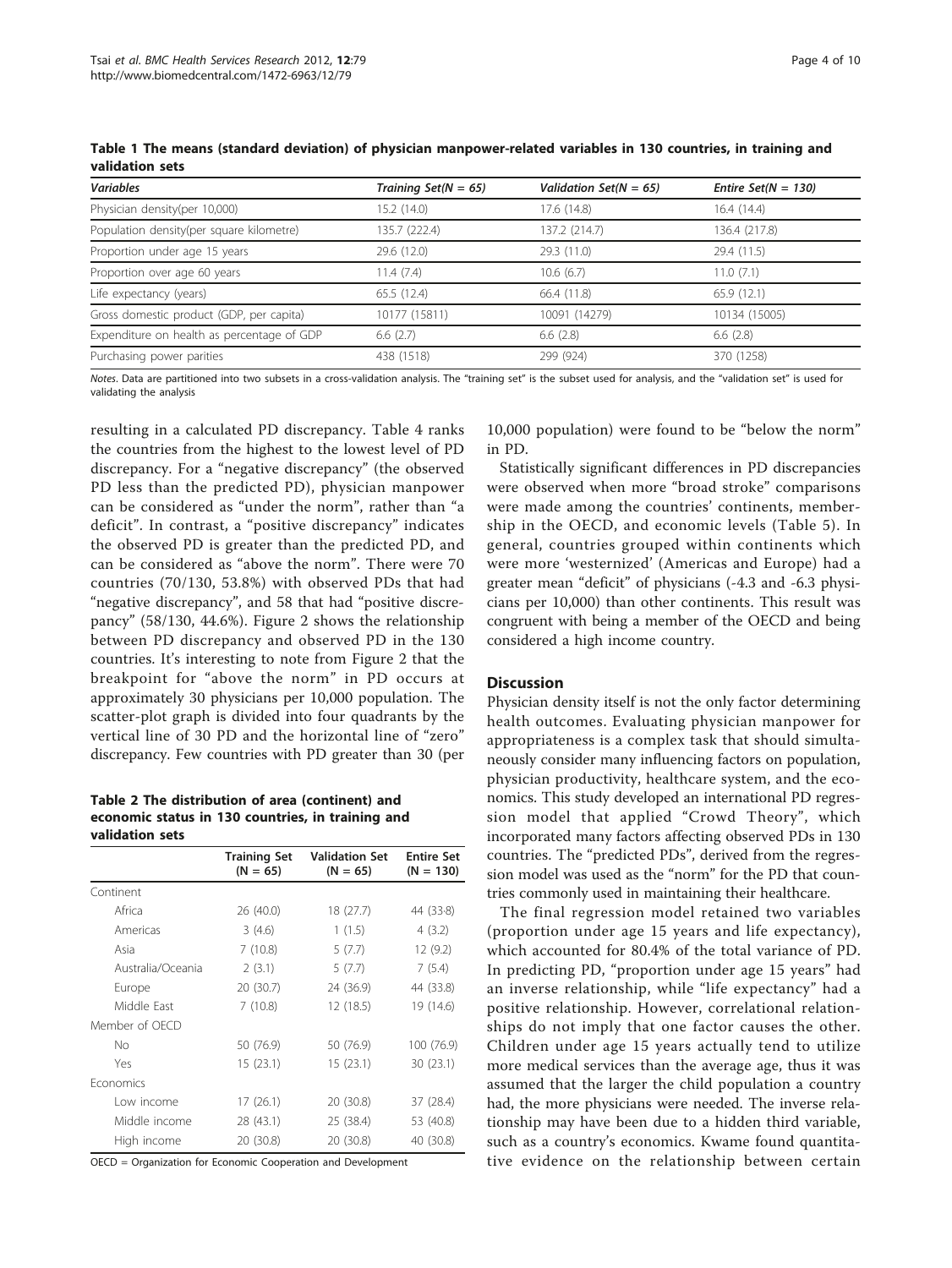<span id="page-4-0"></span>

socioeconomic and demographic factors (e.g., birth rate, being reflective of population under 15 and per capita health care expenditure in Africa (Kwame 1992) [[15\]](#page-9-0). An inverse relationship was also reported between birth rates and the economy that was known positively correlated with physician density [[16,17\]](#page-9-0). "Life expectancy", referring not only the length but also the quality of life, has been recognized as a standard measure in the world for measuring population health [\[18](#page-9-0)]. Therefore, it is of no surprise to have "life expectancy" retained in the regression model.

The relationship between physician density and healthcare quality has been a long time research focus. The shortage of physician manpower will increase physician workloads and hamper patient safety. The criterion for determining appropriate physician number is the level that physicians can provide acute healthcare and guarantee patient safety in a hospital setting. For example, in pediatrics, patient care with safety consideration is the care delivered to all children who visit, stay or are born in a hospital, day and night, attended by health care providers under reasonable workloads. Besides patient safety, when added to the requirements

of timeliness, effectiveness, efficiency, equitableness and patient-centered care [\[19\]](#page-9-0), physicians' workloads often increase and shortage of physician manpower emerges. It has been reported that heavy workloads and stress significantly impacts on patient care quality, physician performance, absenteeism, turnover and organizational performance [[20](#page-9-0)]. Adequate physician manpower is one of the strategies to prevent physicians from burnout.

Early detection of physician shortage has been a great challenge. Soon after 2000 when physician supply was considered to exceed demand [[21\]](#page-9-0), physician shortages emerged in the United States and Canada [[4\]](#page-9-0). Similar reports of physician shortages have also been reported in other developed countries, such as Japan [[22,23\]](#page-9-0), Australia and Singapore [[24](#page-9-0)]. These countries have increased student enrollment and established new medical schools to overcome the deficit. Unfortunately, the correction of physician shortage within a country has been taking an extended period of time, e.g., nearly 25 years in the United States.

The regression model in this study is derived from data of 130 countries around the world that reflects the

Table 3 Regression coefficients (95% confidence intervals) from the Physician Density Prediction Model of two variables (proportion under age 15 years, life expectancy)

|                               | <b>Training Set</b> | <b>Validation Set</b> | <b>Entire Set</b>    |
|-------------------------------|---------------------|-----------------------|----------------------|
|                               | $(N = 65)$          | $(N = 65)$            | $(N = 130)$          |
| Intercept                     | 4.841               | 5.412                 | $5.014*$             |
|                               | (1.543, 8.139)      | (2.056, 8.777)        | (2.676, 7.351)       |
| Proportion under age 15 years | $-0.125$            | $-0.134$              | $-0.128*$            |
|                               | $(-0.162, -0.088)$  | $(-0.172, -0.096)$    | $(-0.154, -0.102)$   |
| Life expectancy (years)       | 0.033               | 0.033                 | $0.034$ <sup>+</sup> |
|                               | $(-0.002, 0.068)$   | $(-0.003, 0.069)$     | (0.009, 0.059)       |
| R-squared                     | 81.6%               | 80.1%                 | 80.4%                |

Notes.  $*$  P-value  $<$  0.001; <sup>†</sup>P-value = 0.007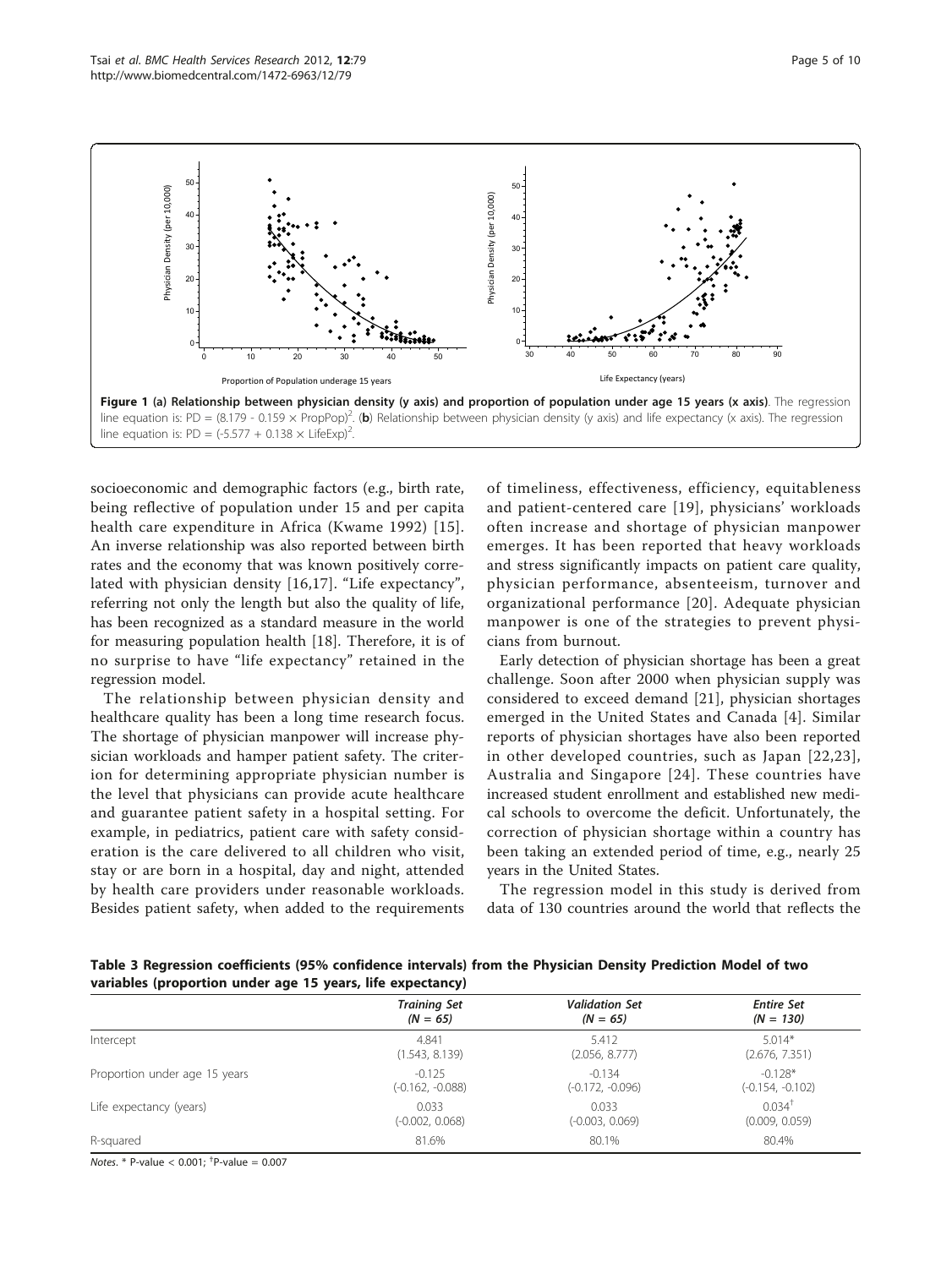<span id="page-5-0"></span>

| Table 4 The predicted and observed physician density (PD), continent, economic status, and analysis set in 130 |
|----------------------------------------------------------------------------------------------------------------|
| countries, rank-ordered by the predicted-observed PD discrepancy                                               |

|                | Rank Country           |               |     | Continent OECD Economic Analysis | Set    | Predicted<br>PD | Observed<br><b>PD</b> | Discrepancy (per<br>10,000) | Population             | Physician<br>number |
|----------------|------------------------|---------------|-----|----------------------------------|--------|-----------------|-----------------------|-----------------------------|------------------------|---------------------|
| 1              | Japan                  | AS            | Yes | Н                                | Τ      | 36.3            | 20.6                  | $-15.7$                     | 126,804,433            | $-199,397$          |
| $\overline{2}$ | Bosnia/<br>Herzegovina | EU            | No  | M                                | $\vee$ | 28.8            | 13.6                  | $-15.2$                     | 4,621,598              | $-7,005$            |
| 3              | Sri Lanka              | AS            | No  | M                                | T      | 19.3            | 5.5                   | $-13.8$                     | 21,513,990             | $-29,629$           |
| $\overline{4}$ | Korea                  | AS            | Yes | Н                                | Τ      | 28.6            | 16.3                  | $-12.3$                     | 48,636,068             | $-59,672$           |
| 5              | Romania                | EU            | No  | M                                | Τ      | 30.8            | 19.3                  | $-11.5$                     | 22,181,287             | $-25,600$           |
| 6              | Suriname               | SA            | No  | M                                | T      | 13.0            | 1.6                   | $-11.4$                     | 486,618                | $-555$              |
| 7              | Slovenia               | EU            | No  | Н                                | $\vee$ | 34.3            | 23.7                  | $-10.7$                     | 2,003,136              | $-2,134$            |
| 8              | Canada                 | <b>NA</b>     | Yes | Н                                | T      | 31.1            | 21.4                  | $-9.7$                      | 33,759,742             | $-32,794$           |
| 9              | Myanmar                | AS            | No  | L                                | $\vee$ | 12.9            | 3.6                   | $-9.3$                      | 48,137,741             | $-44,694$           |
| 10             | Bhutan                 | AS            | No  | M                                | Τ      | 9.6             | 0.5                   | $-9.1$                      | 699,847                | $-635$              |
| 11             | Mauritius              | $\mathsf{AF}$ | No  | M                                | T      | 19.3            | 10.6                  | $-8.7$                      | 1,294,104              | $-1,132$            |
| 12             | Poland                 | EU            | Yes | M                                | T      | 30.5            | 22.0                  | $-8.5$                      | 38,463,689             | $-32,643$           |
| 13             | Morocco                | AF            | No  | M                                | T      | 13.0            | 5.1                   | $-7.9$                      | 31,627,428             | $-24,973$           |
| 14             | Kiribati               | AO            | No  | M                                | V      | 9.8             | 2.3                   | $-7.5$                      | 115,401                | -87                 |
| 15             | Croatia                | EU            | No  | M                                | Τ      | 32.0            | 24.8                  | $-7.2$                      | 4,486,881              | $-3,237$            |
| 16             | Serbia                 | EU            | No  | M                                | T      | 27.0            | 20.0                  | $-7.0$                      | 7,344,847              | $-5,110$            |
| 17             | Montenegro             | EU            | No  | M                                | $\vee$ | 26.0            | 20.0                  | $-6.0$                      | 666,730                | $-399$              |
| 18             | Iran                   | ME            | No  | M                                | T      | 14.6            | 8.8                   | $-5.8$                      | 67,037,517             | $-39,190$           |
| 19             | United Kingdom         | EU            | Yes | Н                                | T      | 29.0            | 23.7                  | $-5.3$                      | 61,284,806             | $-32,431$           |
| 20             | Albania                | EU            | No  | M                                | $\vee$ | 16.9            | 11.8                  | $-5.1$                      | 3,659,616              | $-1,859$            |
| 21             | Tunisia                | AF            | No  | M                                | $\vee$ | 18.2            | 13.4                  | $-4.8$                      | 10,589,025             | $-5,122$            |
| 22             | Seychelles             | AF            | No  | M                                | T      | 19.4            | 15.1                  | $-4.3$                      | 88,340                 | $-38$               |
| 23             | Bangladesh             | AS            | No  | L                                | $\vee$ | 7.1             | 2.8                   | $-4.3$                      | 158,065,841            | $-68,214$           |
| 24             | Cyprus                 | EU            | No  | Н                                | V      | 28.1            | 24.0                  | $-4.1$                      | 1,102,677              | $-453$              |
| 25             | Vanuatu                | AO            | No  | M                                | V      | 5.5             | 1.4                   | $-4.1$                      | 221,552                | $-91$               |
| 26             | Luxembourg             | EU            | Yes | Н                                | Τ      | 29.2            | 25.3                  | $-3.9$                      | 497,538                | $-193$              |
| 27             | New Zealand            | AO            | Yes | Н                                | $\vee$ | 25.4            | 22.0                  | $-3.4$                      | 4,252,277              | $-1,436$            |
| 28             | Gabon                  | AF            | No  | M                                | $\vee$ | 6.2             | 2.9                   | $-3.3$                      | 1,545,255              | $-509$              |
| 29             | Syria                  | ME            | No  | M                                | Τ      | 8.2             | 5.0                   | $-3.2$                      | 22,198,110             | $-7,090$            |
| 30             | Nepal                  | AS            | No  | L                                | $\vee$ | 5.1             | 2.1                   | $-3.0$                      | 28,951,852             | $-8,570$            |
| 31             | Kuwait                 | ME            | No  | Н                                | $\vee$ | 20.9            | 18.0                  | $-2.9$                      | 2,789,132              | $-822$              |
| 32             | India                  | AS            | No  | ${\sf M}$                        | T      | 8.5             | $6.0\,$               | $-2.5$                      | 1,180,512,215 -294,800 |                     |
| 33             | Djibouti               | AF            | No  | M                                | Τ      | 4.1             | 1.8                   | $-2.3$                      | 740,528                | $-174$              |
| 34             | Ghana                  | AF            | No  | L                                | $\vee$ | 3.8             | 1.5                   | $-2.3$                      | 24,339,838             | $-5,699$            |
| 35             | Mauritania             | AF            | No  | L                                | T      | 3.4             | 1.1                   | $-2.3$                      | 3,205,060              | $-743$              |
| 36             | Eritrea                | $\mathsf{AF}$ | No  | L                                | Τ      | 2.6             | 0.5                   | $-2.1$                      | 5,792,984              | $-1,195$            |
| 37             | Senegal                | AF            | No  | L                                | T      | 2.5             | 0.6                   | $-1.9$                      | 14,086,103             | $-2,691$            |
| 38             | Comoros                | $\mathsf{AF}$ | No  | L                                | $\vee$ | 3.4             | 1.5                   | $-1.9$                      | 773,407                | $-143$              |
| 39             | Togo                   | AF            | No  | L                                | V      | 2.0             | 0.4                   | $-1.6$                      | 6,199,841              | $-977$              |
| 40             | Macedonia              | EU            | No  | M                                | V      | 25.6            | 24.1                  | $-1.5$                      | 2,072,086              | $-320$              |
| 41             | Finland                | EU            | Yes | н                                | V      | 30.5            | 29.0                  | $-1.5$                      | 5,255,068              | $-796$              |
| 42             | Namibia                | AF            | No  | M                                | T      | 4.4             | 3.0                   | $-1.4$                      | 2,128,471              | $-297$              |
| 43             | Nauru                  | AO            | No  | M                                | $\vee$ | 9.1             | 7.7                   | $-1.4$                      | 14,264                 | $-2$                |
| 44             | Timor-Leste            | AS            | No  | M                                | Τ      | 2.1             | 1.0                   | $-1.1$                      | 1,131,612              | $-129$              |
| 45             | Benin                  | $\mathsf{AF}$ | No  | L                                | V      | 1.4             | 0.4                   | $-1.0$                      | 9,056,010              | $-944$              |
|                |                        |               |     |                                  |        |                 |                       |                             |                        |                     |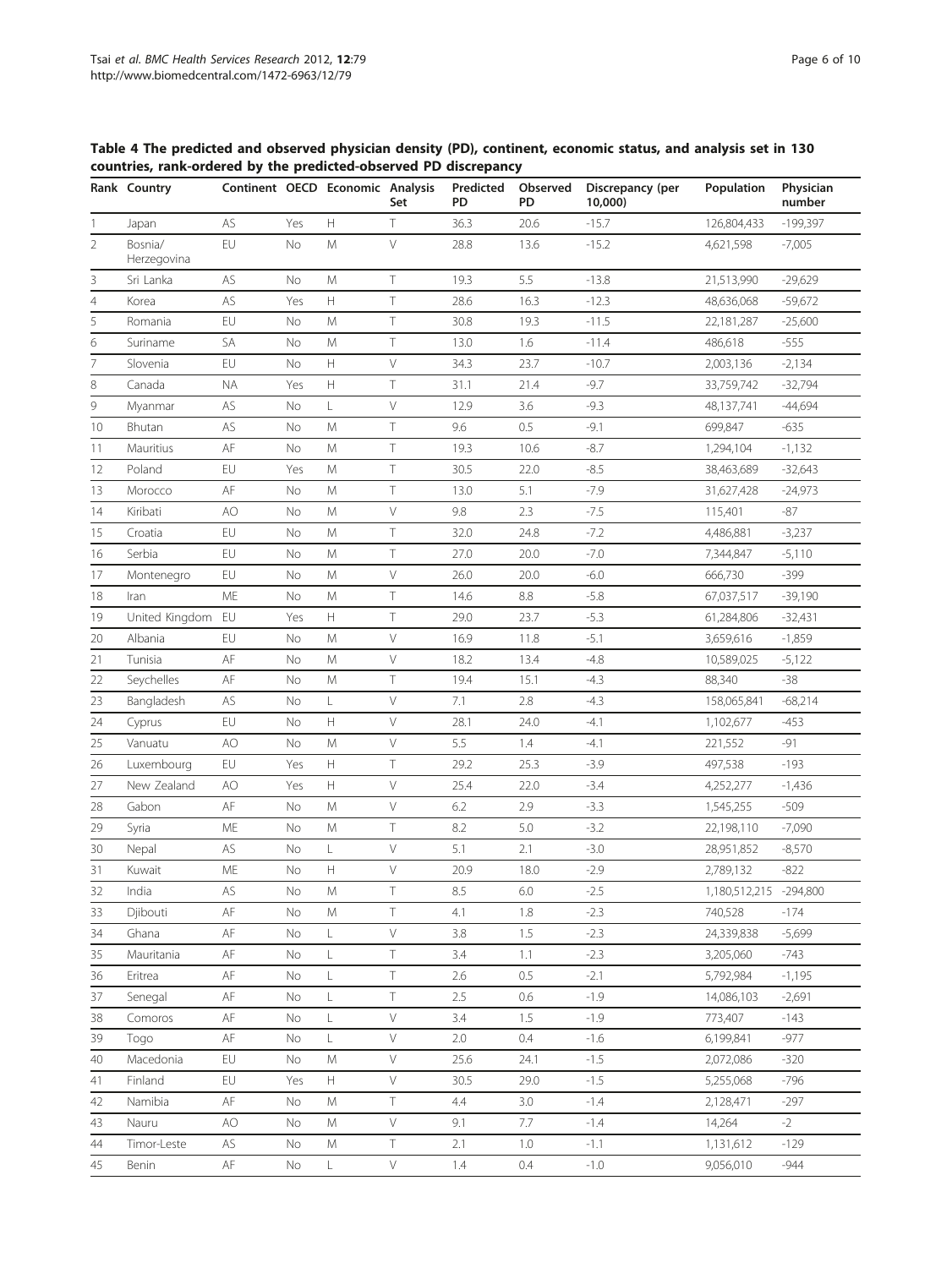| 46 | Sudan                   | AF            | No  | M                                                                 | $\vee$ | 3.6  | 2.6     | $-1.0$ | 41,980,182  | $-4,240$  |
|----|-------------------------|---------------|-----|-------------------------------------------------------------------|--------|------|---------|--------|-------------|-----------|
| 47 | Australia               | AO            | Yes | H                                                                 | Τ      | 28.5 | 27.5    | $-1.0$ | 21,515,754  | $-2,165$  |
| 48 | Rwanda                  | AF            | No  | L                                                                 | $\vee$ | 1.4  | 0.5     | $-0.9$ | 11,055,976  | $-954$    |
| 49 | Germany                 | EU            | Yes | H.                                                                | $\vee$ | 35.0 | 34.2    | $-0.8$ | 82,282,988  | $-6,898$  |
| 50 | Maldives                | AS            | No  | M                                                                 | $\vee$ | 10.0 | 9.2     | $-0.8$ | 395,650     | $-31$     |
| 51 | Côte d'Ivoire           | AF            | No  | L                                                                 | Τ      | 2.0  | 1.2     | $-0.8$ | 21,058,798  | $-1,639$  |
| 52 | Libya                   | AF            | No  | M                                                                 | $\vee$ | 13.2 | 12.5    | $-0.7$ | 6,461,454   | $-480$    |
| 53 | Cape Verde              | AF            | No  | M                                                                 | T      | 5.6  | 4.9     | $-0.7$ | 431,822     | $-31$     |
| 54 | Mozambique              | AF            | No  | L                                                                 | T      | 1.0  | 0.3     | $-0.7$ | 22,061,451  | $-1,531$  |
| 55 | Laos                    | AS            | No  | L                                                                 | T      | 4.2  | 3.5     | $-0.7$ | 6,993,767   | -477      |
| 56 | Hungary                 | EU            | Yes | H                                                                 | Τ      | 31.2 | 30.5    | $-0.7$ | 9,880,059   | $-645$    |
| 57 | Guinea                  | AF            | No  | L                                                                 | V      | 1.7  | 1.1     | $-0.6$ | 10,324,025  | $-665$    |
| 58 | Central African<br>Rep. | AF            | No  | L                                                                 | T      | 1.3  | 0.8     | $-0.5$ | 4,578,768   | $-231$    |
| 59 | United States           | ΝA            | Yes | H                                                                 | T      | 24.6 | 24.1    | $-0.5$ | 310,232,863 | $-14,835$ |
| 60 | Turkey                  | ME            | Yes | M                                                                 | $\vee$ | 15.0 | 14.6    | $-0.5$ | 77,804,122  | $-3,674$  |
| 61 | Sierra Leone            | AF            | No  | L                                                                 | Τ      | 0.7  | 0.3     | $-0.4$ | 5,245,695   | $-224$    |
| 62 | Burundi                 | AF            | No  | L                                                                 | T      | 0.7  | 0.3     | $-0.4$ | 9,863,117   | $-406$    |
| 63 | Botswana                | AF            | No  | M                                                                 | $\vee$ | 4.4  | 4.0     | $-0.4$ | 2,029,307   | $-74$     |
| 64 | Latvia                  | EU            | No  | M                                                                 | T      | 31.7 | 31.3    | $-0.3$ | 2,217,969   | $-74$     |
| 65 | Cameroon                | AF            | No  | M                                                                 | Τ      | 2.2  | 1.9     | $-0.3$ | 19,294,149  | $-626$    |
| 66 | Zimbabwe                | AF            | No  | L                                                                 | $\vee$ | 1.9  | 1.6     | $-0.3$ | 11,651,858  | $-307$    |
| 67 | Congo<br>(Brazzaville)  | AF            | No  | M                                                                 | $\vee$ | 2.2  | 2.0     | $-0.2$ | 4,125,916   | $-71$     |
| 68 | Chad                    | AF            | No  | L                                                                 | T      | 0.5  | 0.4     | $-0.1$ | 10,543,464  | $-105$    |
| 69 | Malawi                  | AF            | No  | L                                                                 | T      | 0.3  | 0.2     | $-0.1$ | 15,447,500  | $-150$    |
| 70 | Burkina Faso            | AF            | No  | L                                                                 | T      | 0.5  | 0.5     | 0.0    | 16,241,811  | $-80$     |
| 71 | Ukraine                 | EU            | No  | M                                                                 | Τ      | 30.3 | 30.3    | 0.0    | 45,415,596  | $-47$     |
| 72 | Liberia                 | AF            | No  | L                                                                 | Τ      | 0.2  | 0.3     | 0.1    | 3,441,790   | 30        |
| 73 | Niger                   | AF            | No  | L                                                                 | $\vee$ | 0.1  | 0.2     | 0.1    | 15,306,252  | 170       |
| 74 | Spain                   | EU            | Yes | H                                                                 | $\vee$ | 35.5 | 35.9    | 0.4    | 40,548,753  | 1,583     |
| 75 | Angola                  | AF            | No  | M                                                                 | $\vee$ | 0.3  | 0.8     | 0.5    | 13,068,161  | 704       |
| 76 | Slovakia                | EU            | Yes | H                                                                 | $\vee$ | 30.1 | 30.6    | 0.5    | 5,470,306   | 300       |
| 77 | Mali                    | AF            | No  | L                                                                 | T      | 0.2  | 0.8     | 0.6    | 13,796,354  | 844       |
| 78 | Uganda                  | $\mathsf{AF}$ | No  | L                                                                 | $\vee$ | 0.2  | $0.8\,$ | 0.6    | 33,398,682  | 2,044     |
| 79 | Congo<br>(Kinshasa)     | AF            | No  | L                                                                 | T      | 0.3  | 1.1     | 0.8    | 70,916,439  | 5,561     |
| 80 | South Africa            | AF            | No  | М                                                                 | Τ      | 6.8  | 7.7     | 0.9    | 49,109,107  | 4,373     |
| 81 | Zambia                  | AF            | No  | L                                                                 | $\vee$ | 0.3  | 1.2     | 0.9    | 12,056,923  | 1,110     |
| 82 | Guinea-Bissau           | AF            | No  | L                                                                 | Τ      | 0.2  | 1.2     | 1.0    | 1,565,126   | 151       |
| 83 | Andorra                 | EU            | No  | $\mathsf{H}% _{\mathsf{H}}^{\ast}=\mathsf{H}_{\mathsf{H}}^{\ast}$ | $\vee$ | 35.6 | 36.6    | 1.0    | 84,525      | 8         |
| 84 | Madagascar              | AF            | No  | L                                                                 | Τ      | 1.8  | 2.9     | 1.1    | 21,281,844  | 2,270     |
| 85 | Pakistan                | ME            | No  | L                                                                 | $\vee$ | 6.4  | 7.7     | 1.3    | 177,276,594 | 22,940    |
| 86 | Sao Tome &<br>Principe  | AF            | No  | L                                                                 | $\vee$ | 3.3  | 4.9     | 1.6    | 219,334     | 36        |
| 87 | Yemen                   | ME            | No  | L                                                                 | V      | 1.7  | 3.3     | 1.6    | 23,495,361  | 3,871     |
| 88 | Equatorial<br>Guinea    | AF            | No  | $\mathsf{H}% _{\mathsf{H}}^{\ast}=\mathsf{H}_{\mathsf{H}}^{\ast}$ | Τ      | 1.3  | 3.0     | 1.7    | 650,702     | 108       |
| 89 | Czech Republic          | EU            | Yes | H                                                                 | Τ      | 33.8 | 35.5    | 1.7    | 10,201,707  | 1,726     |

Table 4 The predicted and observed physician density (PD), continent, economic status, and analysis set in 130 countries, rank-ordered by the predicted-observed PD discrepancy (Continued)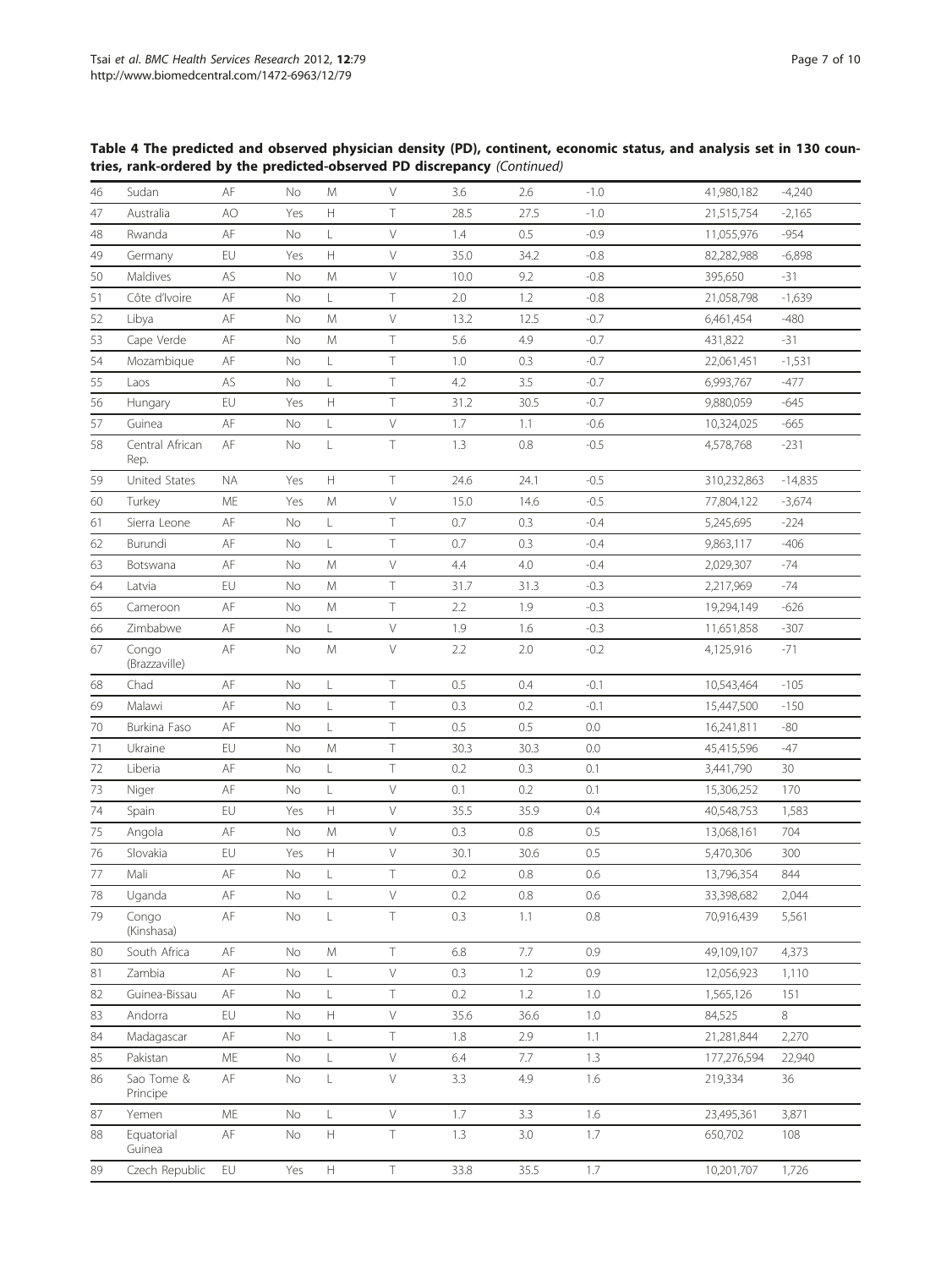| 90  | Afghanistan  | ME        | No  | L                                                                 | V      | 0.2  | 2.0  | 1.8  | 29,121,286  | 5,274        |
|-----|--------------|-----------|-----|-------------------------------------------------------------------|--------|------|------|------|-------------|--------------|
| 91  | Estonia      | EU        | No  | Н                                                                 | T      | 30.9 | 32.8 | 1.9  | 1,291,170   | 249          |
| 92  | Portugal     | EU        | Yes | Н                                                                 | $\vee$ | 31.6 | 33.5 | 1.9  | 10,735,765  | 2,081        |
| 93  | Cook Islands | AO        | No  | $\mathbb H$                                                       | T      | 9.8  | 11.8 | 2.0  | 23,000      | 5            |
| 94  | Qatar        | ME        | No  | $\mathsf{H}% _{\mathsf{H}}^{\ast}=\mathsf{H}_{\mathsf{H}}^{\ast}$ | $\vee$ | 24.2 | 26.4 | 2.2  | 840,926     | 186          |
| 95  | Moldova      | EU        | No  | M                                                                 | $\vee$ | 23.9 | 26.5 | 2.6  | 4,320,748   | 1,137        |
| 96  | Ireland      | EU        | Yes | Н                                                                 | $\vee$ | 25.0 | 28.2 | 3.1  | 4,250,163   | 1,331        |
| 97  | Italy        | EU        | Yes | Н                                                                 | T      | 35.7 | 39.0 | 3.3  | 58,090,681  | 19,097       |
| 98  | Austria      | EU        | Yes | H                                                                 | $\vee$ | 32.1 | 35.5 | 3.4  | 8,214,160   | 2,762        |
| 99  | Bulgaria     | EU        | No  | M                                                                 | Τ      | 32.3 | 35.8 | 3.4  | 7,148,785   | 2,436        |
| 100 | Denmark      | EU        | Yes | Н                                                                 | Τ      | 27.4 | 30.8 | 3.4  | 5,515,575   | 1,897        |
| 101 | Iraq         | ME        | No  | M                                                                 | $\vee$ | 2.9  | 6.6  | 3.7  | 29,671,605  | 11,054       |
| 102 | Sweden       | EU        | Yes | Н                                                                 | T      | 31.2 | 35.0 | 3.8  | 9,059,651   | 3,465        |
| 103 | Oman         | ME        | No  | $\mathbb H$                                                       | T      | 11.0 | 15.0 | 4.0  | 3,525,875   | 1,398        |
| 104 | Mexico       | <b>NA</b> | Yes | M                                                                 | $\vee$ | 13.7 | 17.9 | 4.2  | 112,468,855 | 47,141       |
| 105 | Saudi Arabia | ME        | No  | Н                                                                 | $\vee$ | 9.4  | 13.7 | 4.3  | 29,207,277  | 12,531       |
| 106 | France       | EU        | Yes | $\mathbb H$                                                       | $\vee$ | 29.5 | 33.9 | 4.4  | 64,768,389  | 28,812       |
| 107 | Malta        | EU        | No  | Н                                                                 | T      | 30.4 | 35.6 | 5.2  | 406,771     | 212          |
| 108 | Switzerland  | EU        | Yes | $\mathsf{H}% _{\mathbb{R}}^{1}\!\left( \mathbb{R}^{2}\right)$     | $\vee$ | 32.7 | 38.0 | 5.3  | 7,623,438   | 4,026        |
| 109 | Netherlands  | EU        | Yes | Н                                                                 | $\vee$ | 29.3 | 37.1 | 7.8  | 16,783,092  | 13,090       |
| 110 | Norway       | EU        | Yes | Н                                                                 | Τ      | 28.1 | 36.4 | 8.3  | 4,676,305   | 3,892        |
| 111 | Lebanon      | ME        | No  | M                                                                 | T      | 14.5 | 23.6 | 9.1  | 4,060,766   | 3,689        |
| 112 | Bahrain      | ME        | No  | Н                                                                 | T      | 17.8 | 27.1 | 9.3  | 738,004     | 686          |
| 113 | Belgium      | EU        | Yes | Н                                                                 | Τ      | 30.4 | 40.1 | 9.7  | 10,423,493  | 10,124       |
| 114 | Lithuania    | EU        | No  | M                                                                 | Τ      | 29.1 | 39.6 | 10.5 | 3,545,319   | 3,725        |
| 115 | Niue         | AO        | No  | M                                                                 | $\vee$ | 9.5  | 20.0 | 10.5 | 1,398       | $\mathbf{1}$ |
| 116 | Iceland      | EU        | Yes | Н                                                                 | $\vee$ | 24.5 | 36.7 | 12.2 | 308,910     | 377          |
| 117 | Kyrgyzstan   | ME        | No  | L                                                                 | $\vee$ | 11.4 | 24.4 | 13.0 | 5,508,626   | 7,183        |
| 118 | Armenia      | EU        | No  | M                                                                 | $\vee$ | 22.9 | 36.1 | 13.3 | 2,966,802   | 3,933        |
| 119 | Russia       | EU        | No  | M                                                                 | $\vee$ | 28.5 | 42.7 | 14.2 | 139,390,205 | 197,550      |
| 120 | Jordan       | ME        | No  | M                                                                 | T      | 7.3  | 22.0 | 14.7 | 6,407,085   | 9,391        |
| 121 | Egypt        | AF        | No  | M                                                                 | T      | 9.6  | 24.3 | 14.7 | 80,471,869  | 118,113      |
| 122 | Tajikistan   | ME        | No  | L                                                                 | $\vee$ | 4.8  | 20.3 | 15.5 | 7,487,489   | 11,635       |
| 123 | Greece       | EU        | Yes | Н                                                                 | $\vee$ | 35.1 | 50.8 | 15.7 | 10,749,943  | 16,836       |
| 124 | Turkmenistan | ME        | No  | M                                                                 | Τ      | 9.9  | 25.7 | 15.8 | 4,940,916   | 7,783        |
| 125 | Uzbekistan   | ME        | No  | L                                                                 | $\vee$ | 10.2 | 26.7 | 16.5 | 27,865,738  | 45,950       |
| 126 | Belarus      | EU        | No  | M                                                                 | $\vee$ | 29.5 | 46.9 | 17.4 | 9,612,632   | 16,757       |
| 127 | Georgia      | EU        | No  | ${\mathsf M}$                                                     | Τ      | 26.5 | 44.9 | 18.3 | 4,600,825   | 8,442        |
| 128 | Azerbaijan   | EU        | No  | M                                                                 | $\vee$ | 17.2 | 36.0 | 18.8 | 8,303,512   | 15,637       |
| 129 | Israel       | ME        | No  | H                                                                 | $\vee$ | 17.3 | 37.4 | 20.1 | 7,353,985   | 14,787       |
| 130 | Kazakhstan   | AS        | No  | M                                                                 | $\vee$ | 16.7 | 37.3 | 20.7 | 15,460,484  | 31,933       |

Table 4 The predicted and observed physician density (PD), continent, economic status, and analysis set in 130 countries, rank-ordered by the predicted-observed PD discrepancy (Continued)

Notes. PD = physician density (per 10,000 population)

Discrepancy = Predicted PD minus Observed PD

Physician Number = Discrepancy  $\times$  Population  $\div$  10,000

T and V: T (Training set) or V (Validation set)

Continent:  $AF = Africa$ ,  $AS = Asia$ ,  $AO = Australia/Oceania$ ,  $EU = Europe$ ,  $ME = Middle$  East,  $NA = North$  America,  $SA = South$  America

OECD = Organization for Economic Cooperation and Development

Economics: L (Low income); M (Middle income); H (High income)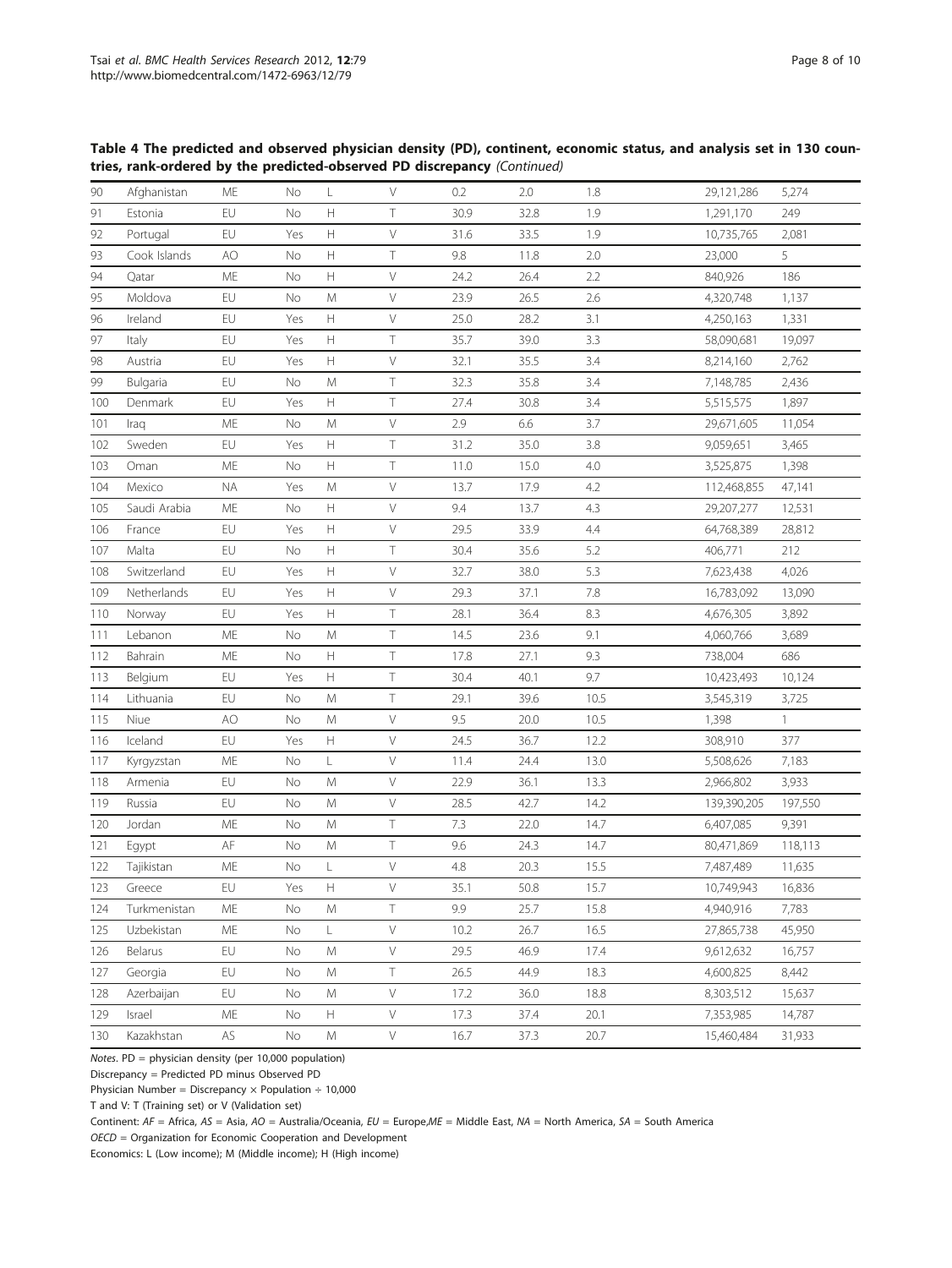<span id="page-8-0"></span>

PD most in a country. Thus, the predicted PD would be better used as a warning sign rather than an absolute number suggested for correction. A discrepancy between the predicted and the observed PD in a country indicates the physician manpower is either in surplus or in deficit, deviated from the norm of crowd behavior. A

| Table 5 Comparison of physician density (per 10,000)   |  |
|--------------------------------------------------------|--|
| discrepancies by continent, OECD status, and economics |  |
| from analysis of covariance                            |  |

|                           | Least Squares Mean<br><b>Discrepancy</b><br>(95% Confidence Interval) | P-value                |
|---------------------------|-----------------------------------------------------------------------|------------------------|
| Continent                 |                                                                       |                        |
| Africa (AF)               | $6.7$ (4.6, 8.8)                                                      | $< 0.001*$             |
| Americas (AM)             | $-4.3$ $(-9.3, 0.8)$                                                  |                        |
| Asia (AS)                 | $-1.2$ ( $-4.1$ , $1.7$ )                                             |                        |
| Australia/Oceania<br>(OA) | $1.1$ (-2.7, 4.9)                                                     |                        |
| Europe (EU)               | $-6.3$ $(-8.6, -4.0)$                                                 |                        |
| Middle East (ME)          | $5.8$ $(3.5, 8.2)$                                                    |                        |
| Member of OFCD            |                                                                       |                        |
| No                        | 2.3(1.1, 3.5)                                                         | < 0.001                |
| Yρς                       | $-4.1$ ( $-6.6$ , $-1.7$ )                                            |                        |
| Fconomics                 |                                                                       |                        |
| Low income (L)            | $6.7$ (4.5, 8.9)                                                      | $< 0.001$ <sup>T</sup> |
| Middle income (M)         | $0.8$ ( $-0.7$ , $2.3$ )                                              |                        |
| High income (M)           | $-4.5$ ( $-6.5$ , $-2.4$ )                                            |                        |

OECD = Organization for Economic Cooperation and Development

\* Statistically significant differences between AF & AM, AF & AS, AF & EU, AM & ME, AS & ME, EU & ME

† Statistically significant differences between L & M, L & H, M & H

large negative discrepancy will highlight the needs to survey their physician's workloads and their well-being, and to improve quality of medical performance as well.

There seems to be a potential to increase physician number to improve health outcome, especially when physician shortages became a global concern. As early as 1986, Perrin reported simply increasing physician supply may not have much effect on healthcare quality [[6](#page-9-0)]. To improve health status, benefits will also come from the focus on improving adherence to the standards of best medicine and from preventive efforts to diminish personal risk factors of disease (smoking, diet, and exercise). More focused efforts should also be put to improve physicians' competency, the services that they provide, and the team resource management, rather than just increasing physician supply [\[6,25\]](#page-9-0). The above factors, being difficultly translated into "data" for analyses, may explain why some countries with negative discrepancy of PD had good health outcome.

#### Conclusion

An appropriate size of physician workforce is vital to maintain a nation in good health. When facing the crisis of physician shortage, the correction of manpower always takes an extended time period, and thus both the public and health personnel suffer. The regression PD model which provides information on how the observed PD deviates from the "norm" can be used to screen the appropriateness of physician manpower in a nation. To prevent damage to healthcare system when discrepancy appears between the observed and the predicted PD, we should examine not only the status of physician manpower, but also the physicians' workloads, the quality of medical performance, the physicians' well-being, the effectiveness of health promotional program and the team resource management.

#### Acknowledgements

The research received the grant from the Health Department, Executive Yuan, Taiwan R.O.C. The author appreciated the contributions from Dr. Peter H. Harasym.

#### Author details

<sup>1</sup>Department of Pediatrics, E-Da Hospital, No.1, Yida Road, Jiaosu Village, Yanchao District, Kaohsiung City 82445, Taiwan, Republic of China. 2 Department of Chinese Medicine, I-Shou University College of Medicine, No.1, Yida Road, Jiaosu Village, Yanchao District, Kaohsiung City 82445, Taiwan, Republic of China. <sup>3</sup>Departments of Community Health Sciences, Clinical Neurosciences, Oncology, University of Calgary, 2500 University Dr. NW, Calgary, AB T2N 1 N4, Canada. <sup>4</sup>Department of Surgery, Cathay General Hospital, No.280, Sec. 4, Ren'ai Rd., Da'an Dist, Taipei City, Taiwan, Republic of China. <sup>5</sup>Fu-Jen Catholic University College of Medicine, No.280, Sec. 4, Ren'ai Rd., Da'an Dist, Taipei City, Taiwan, Republic of China.

#### Authors' contributions

TC established the research design, carried out the data collection, participated in data interpretation and composed the manuscript. ME did data analyses, revised the manuscript, and gave final approval. DF